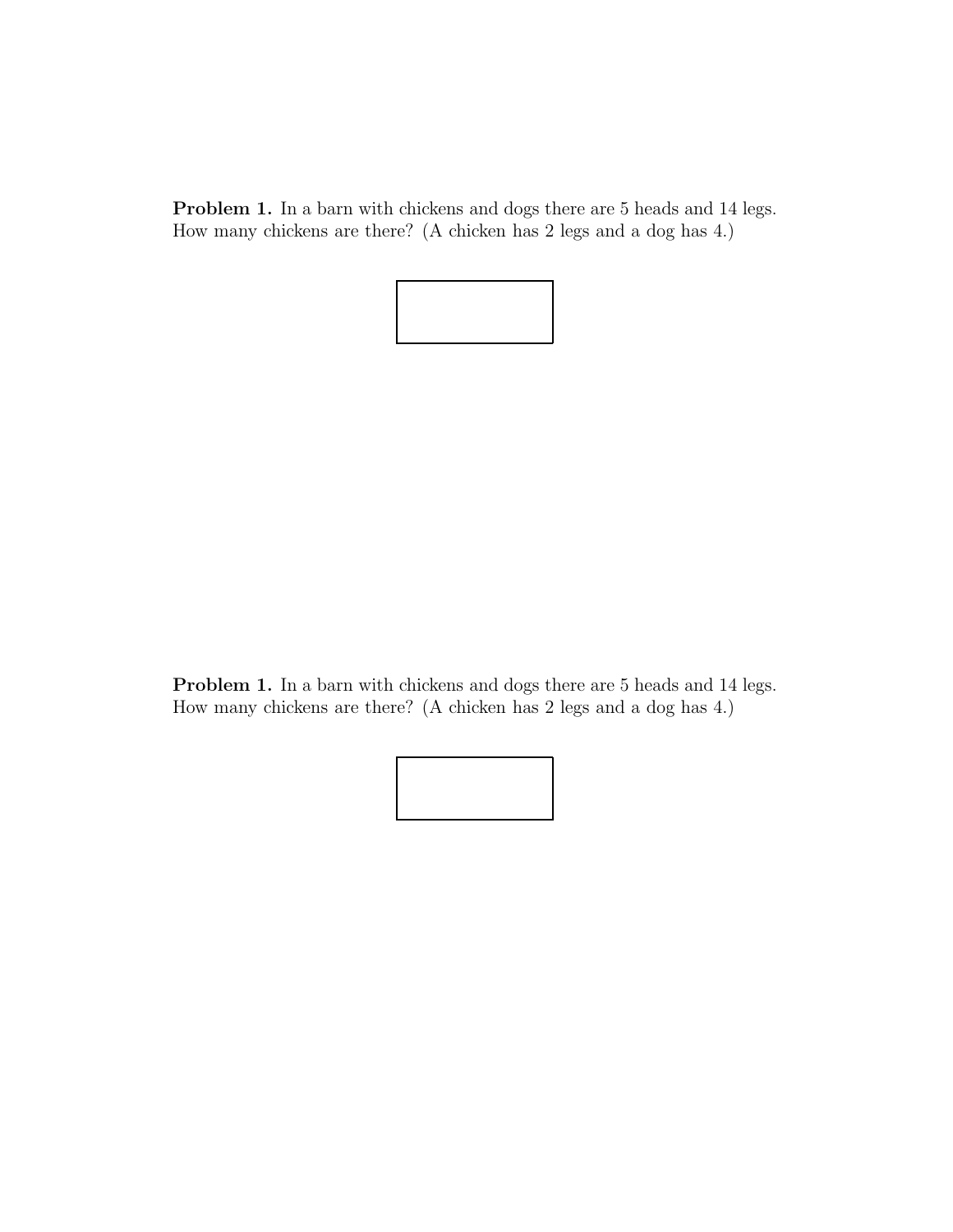**Problem 2.** Several logs are cut into 16 pieces by making a total of 10 cuts (every time only one log is cut). How many logs were there?



**Problem 2.** Several logs are cut into 16 pieces by making a total of 10 cuts (every time only one log is cut). How many logs were there?

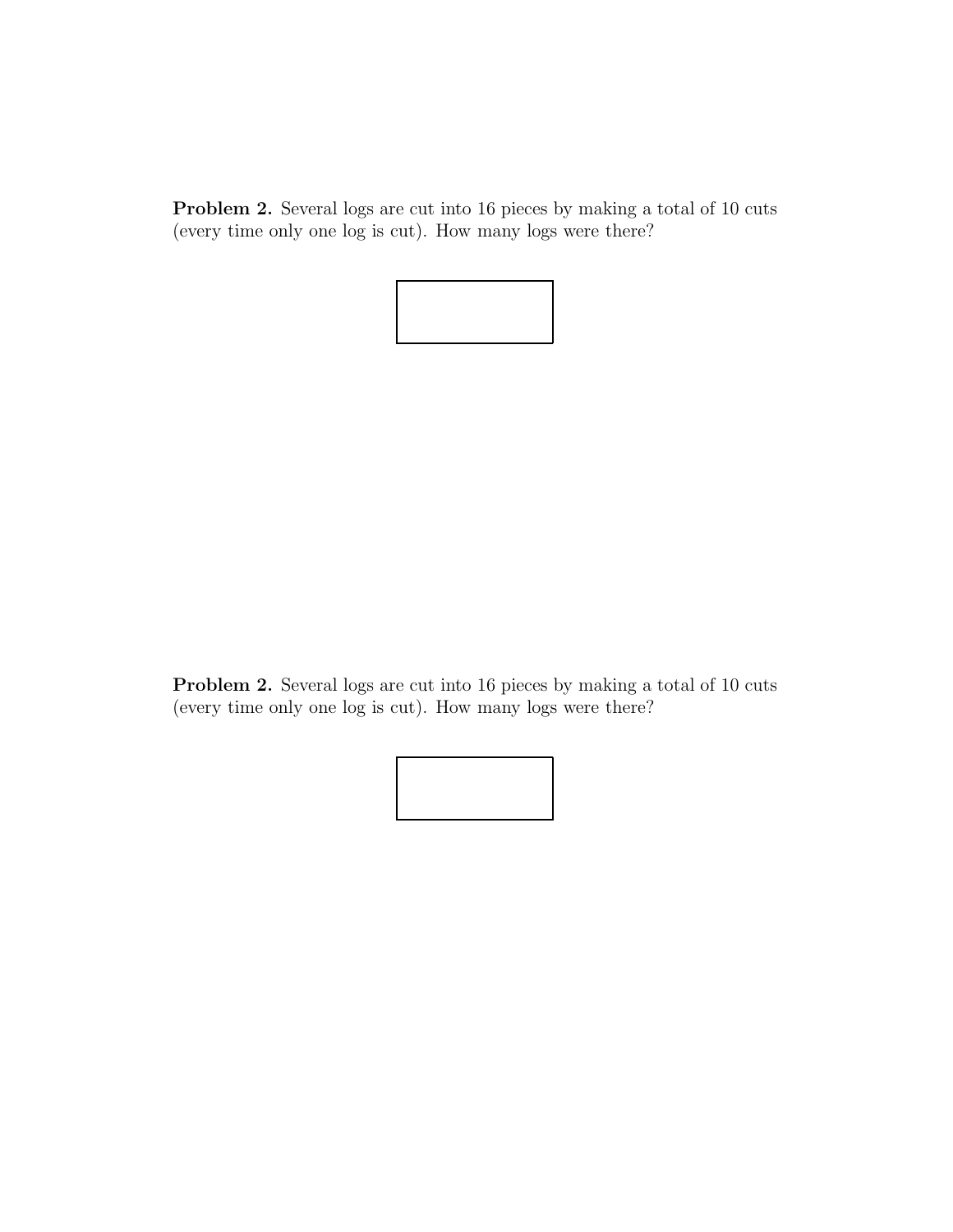**Problem 3.** Ted drives to Atlanta at 60 mph and returns at 30 mph. What was his average speed for the round trip, in mph?



**Problem 3.** Ted drives to Atlanta at 60 mph and returns at 30 mph. What was his average speed for the round trip, in mph?

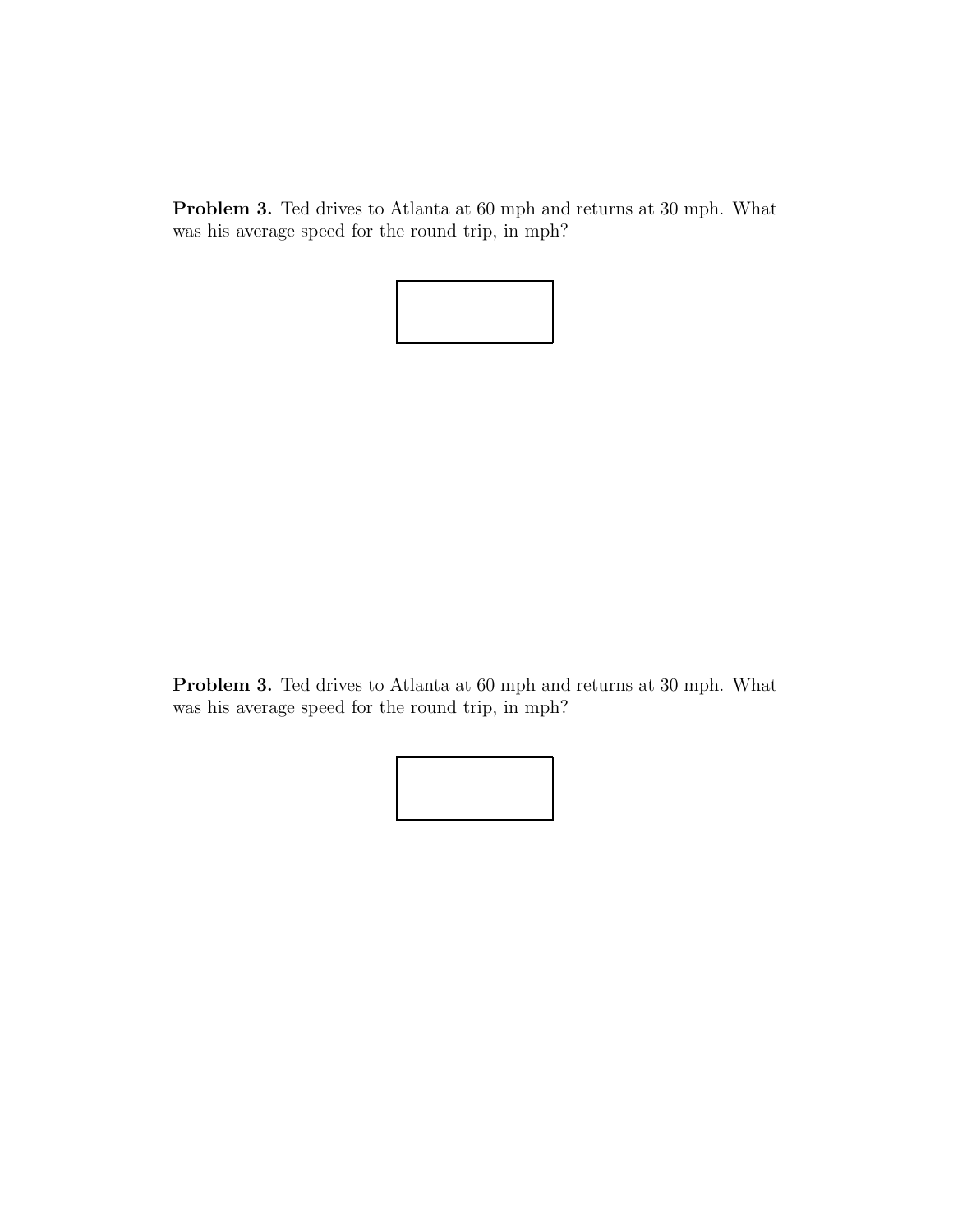**Problem 4.** Express  $\sqrt{3 - 4i}$  in the form *a+bi* with *a* > 0. (Here, *i* =  $\sqrt{-1}$ .)



**Problem 4.** Express  $\sqrt{3 - 4i}$  in the form  $a + bi$  with  $a > 0$ . (Here,  $i = \sqrt{-1}$ .)

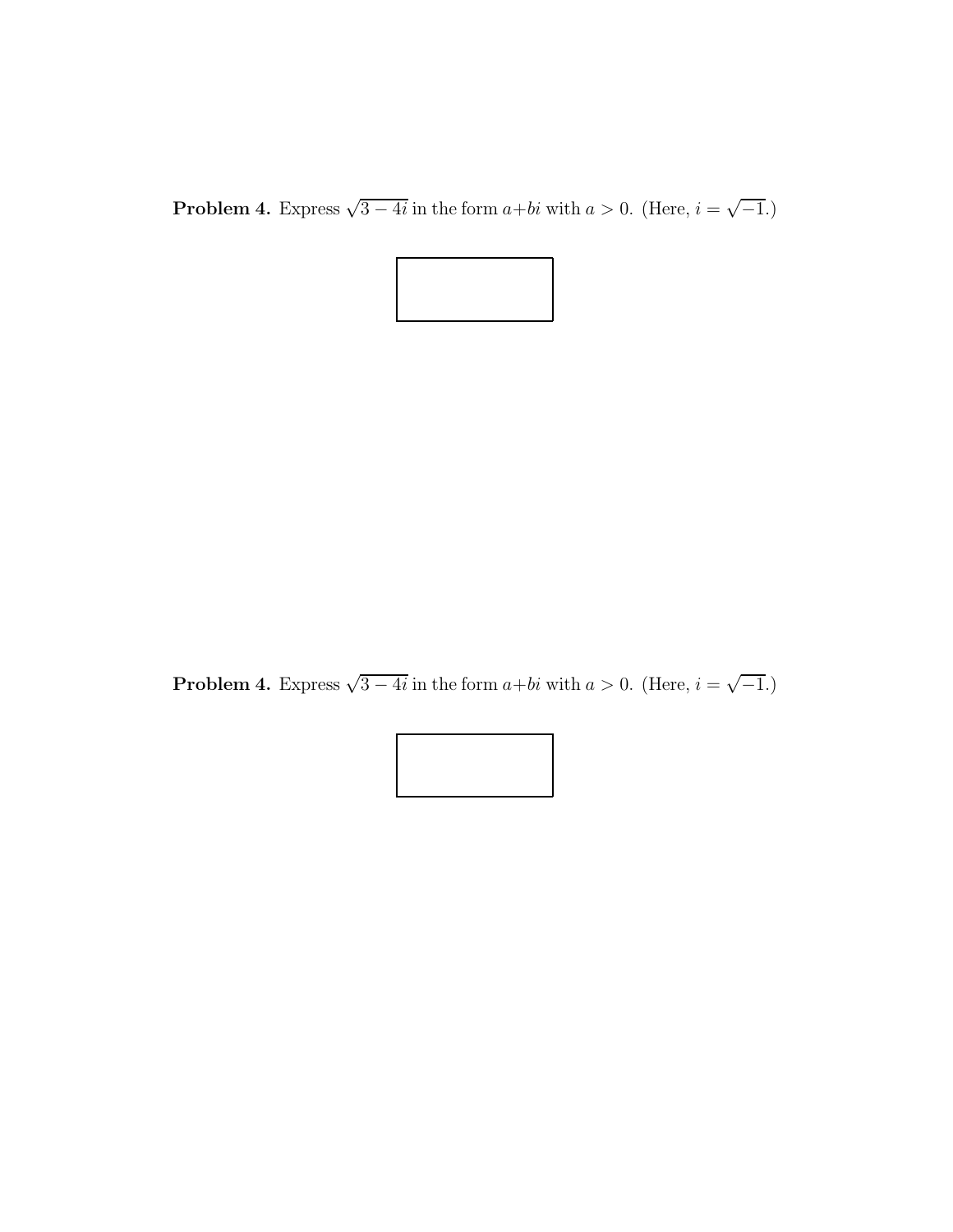**Problem 5.** In the alphabet of the Mumbo-Jumbo tribe there are 3 letters. A word is any sequence of these letters which is 4 letters or shorter. How many words are there in the language of Mumbo-Jumbo?



**Problem 5.** In the alphabet of the Mumbo-Jumbo tribe there are 3 letters. A word is any sequence of these letters which is 4 letters or shorter. How many words are there in the language of Mumbo-Jumbo?

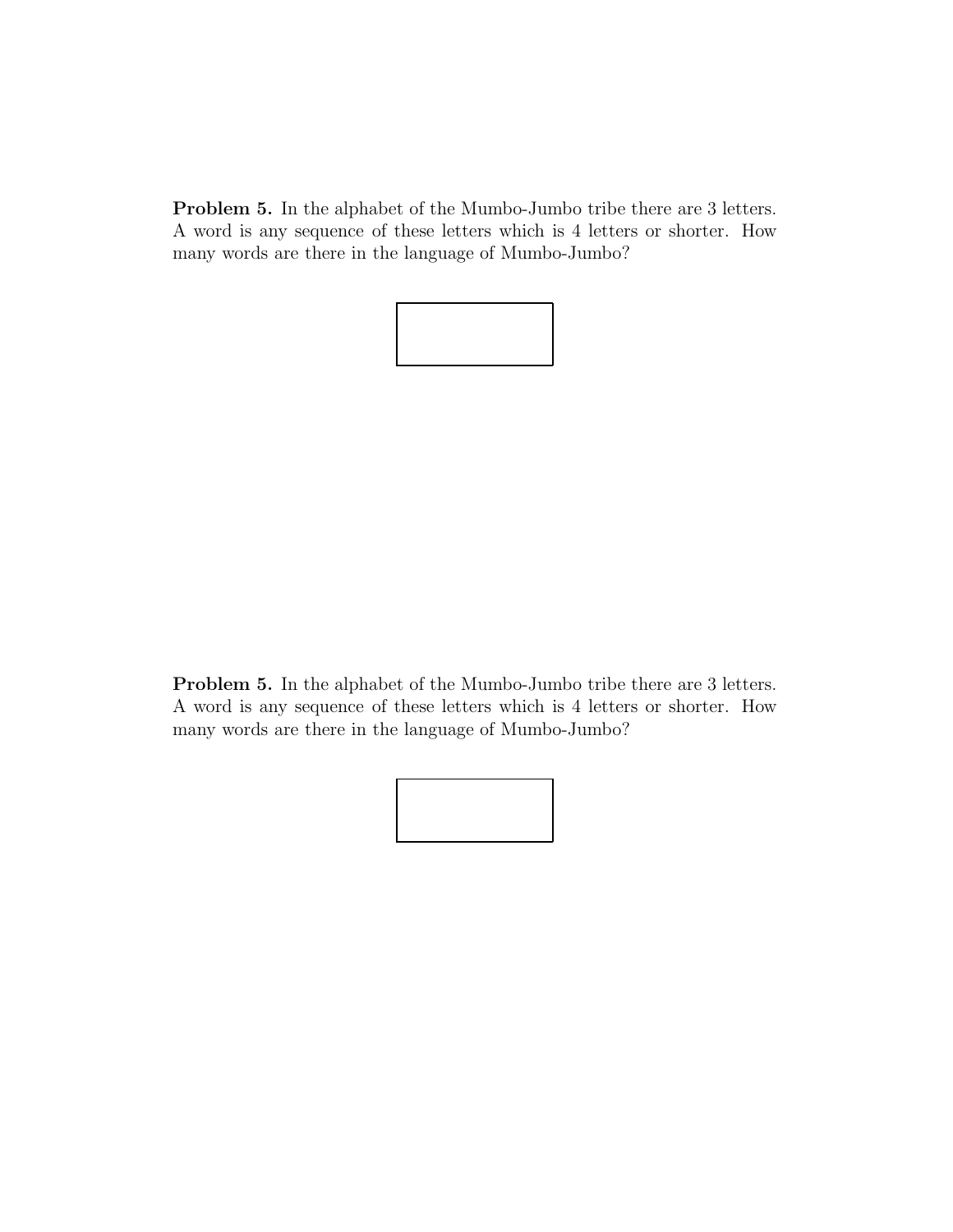**Problem 6.** Point *P* is inside rectangle *ABCD*. In sq. units, the areas of  $\triangle APB$ ,  $\triangle APD$ , and  $\triangle CPD$  are 7, 6, and 2, respectively. Find the area of  $\triangle BPC$ .



**Problem 6.** Point *P* is inside rectangle *ABCD*. In sq. units, the areas of  $\triangle APB$ ,  $\triangle APD$ , and  $\triangle CPD$  are 7, 6, and 2, respectively. Find the area of  $\triangle BPC$ .

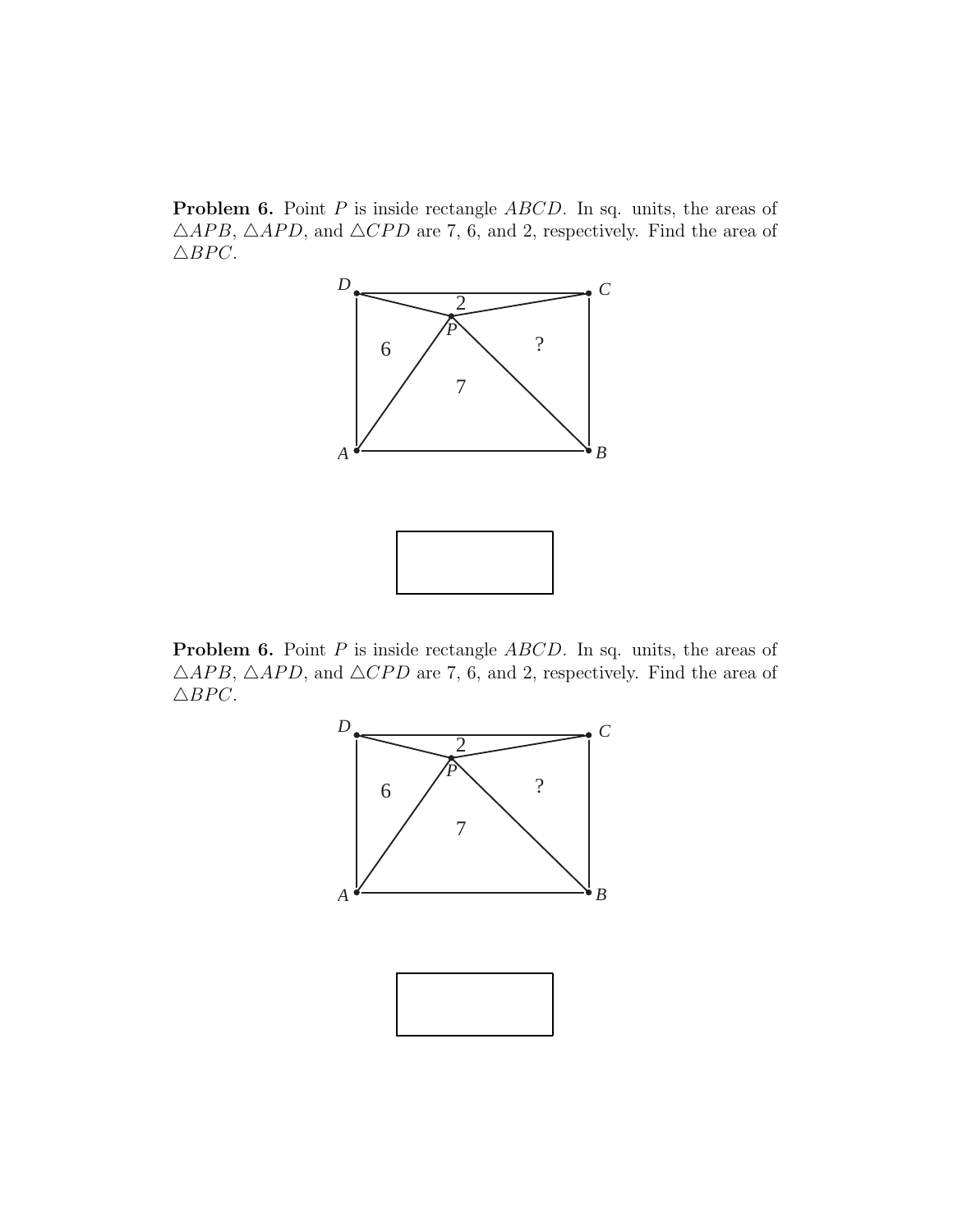**Problem 7.** How many 6-digit numbers are divisible by 5?



**Problem 7.** How many 6-digit numbers are divisible by 5?

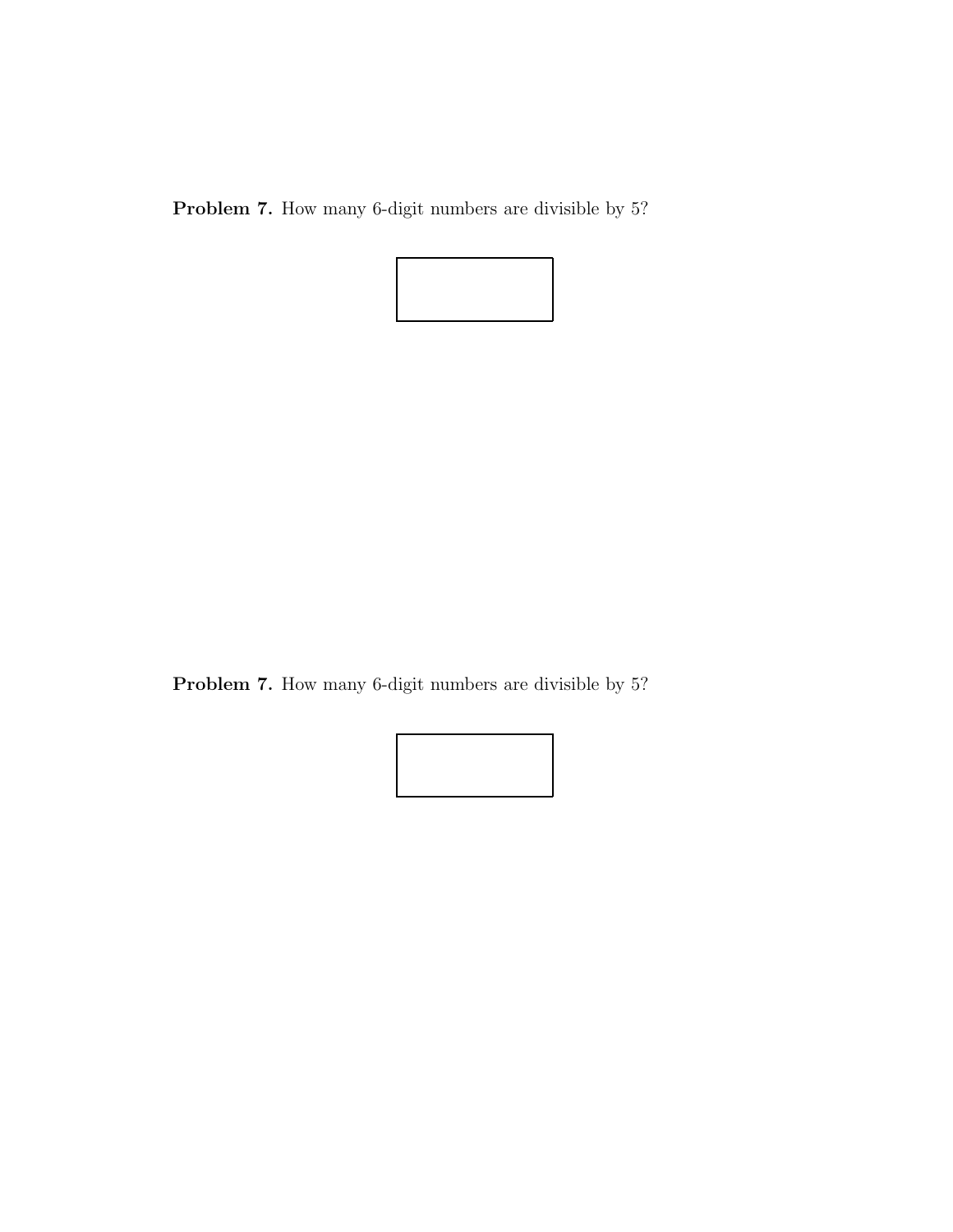**Problem 8.** Point *P* is inside rectangle *ABCD*.  $AP = 6$ ,  $DP = 2$ , and *CP* = 7. Find *BP*.



**Problem 8.** Point *P* is inside rectangle *ABCD*.  $AP = 6$ ,  $DP = 2$ , and *CP* = 7. Find *BP*.

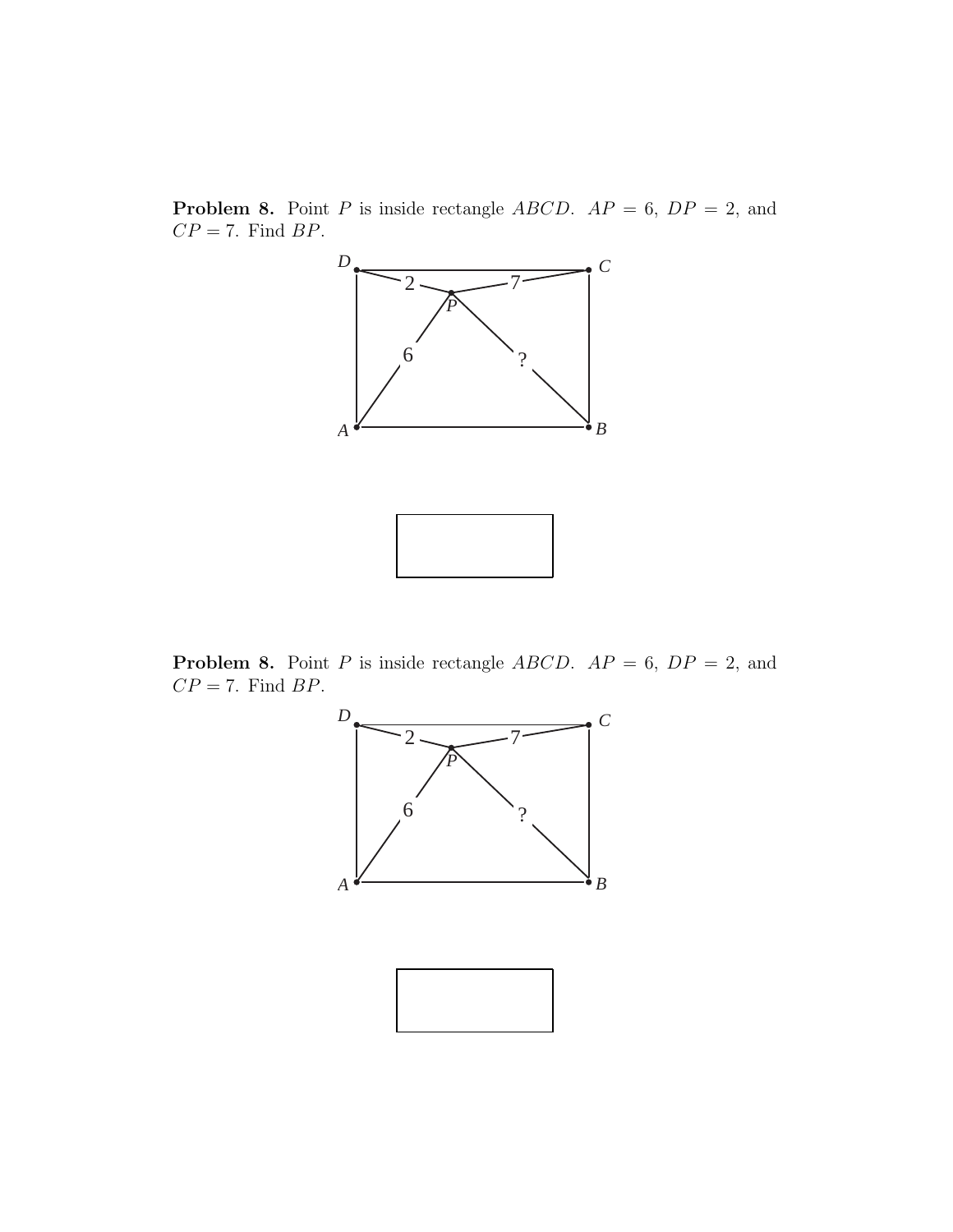**Problem 9.** How many zeros are at the end of the base three decimal for 27! ?



**Problem 9.** How many zeros are at the end of the base three decimal for 27! ?